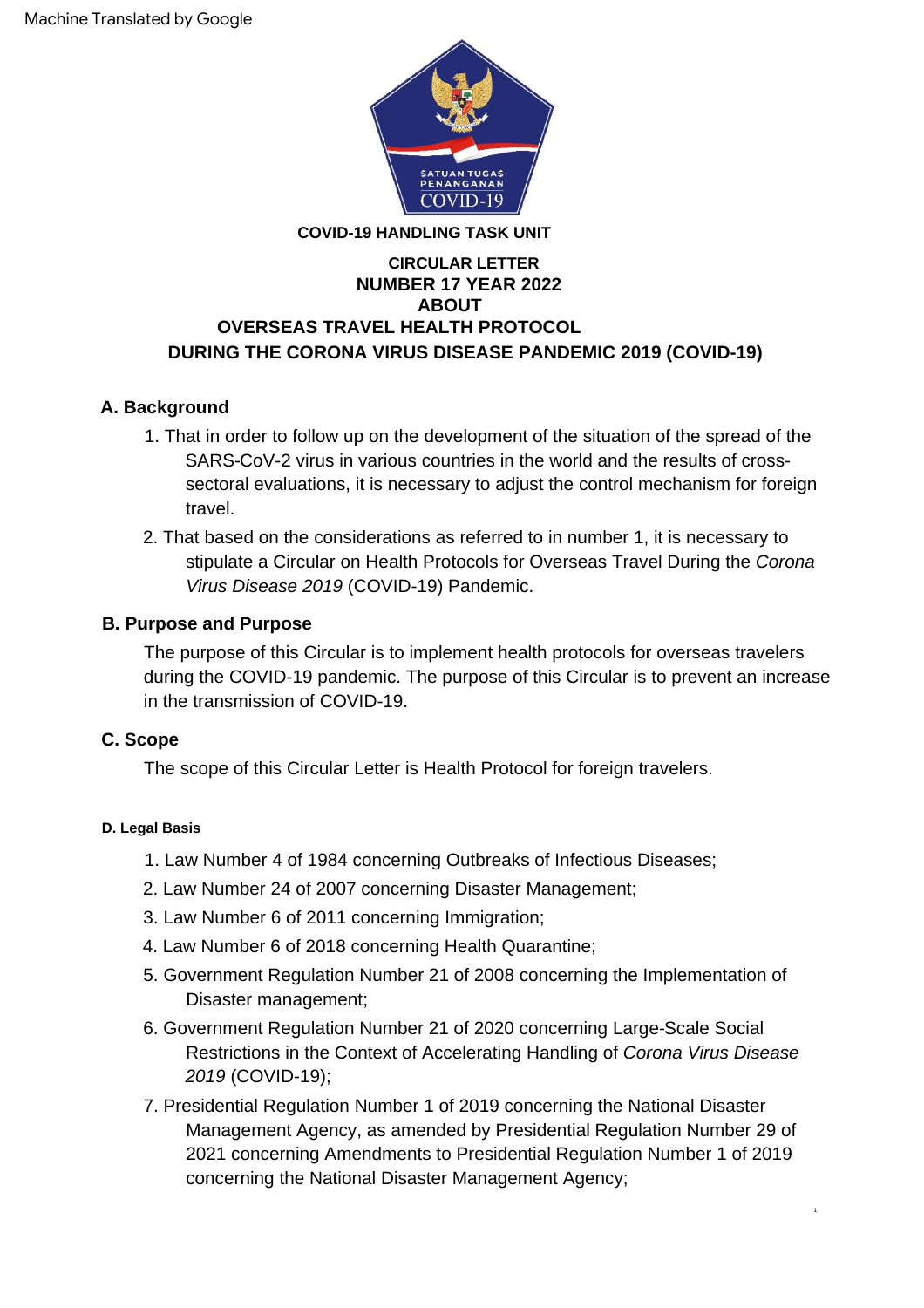- 8. Presidential Regulation Number 82 of 2020 concerning the Committee for Handling Corona Virus Disease 2019 (COVID-19) and National Economic Recovery, as amended by Presidential Regulation Number 108 of 2020 concerning Amendments to Presidential Regulation Number 82 of 2020 concerning Committee for Handling Corona Virus Disease 2019 (COVID-19) and National Economic Recovery;
- (COVID-19); 9. Decree of the President of the Republic of Indonesia Number 11 of 2020 concerning the Determination of Public Health Emergency Corona Virus Disease 2019
- (COVID-19) as a National Disaster; 10. Decree of the President of the Republic of Indonesia Number 12 of 2020 concerning the Determination of Non-Natural Disasters for the Spread of Corona Virus Disease 2019
- 11. Decree of the President of the Republic of Indonesia Number 24 of 2021 concerning Determination of the Factual Status of the Corona Virus Disease 2019 (COVID-19) Pandemic in Indonesia; and
- 12. Resolutions of the Limited Cabinet Meeting on April 4, 2022.

#### **E. Understanding**

- 1. Foreign Travel Actors, hereinafter abbreviated as PPLN are Indonesian citizens/WNA who have traveled from abroad in the last 14 days.
- 2. Reverse-Transcriptase Polymerase Chain Reaction , hereinafter referred to as RT-PCR, is a type of diagnostic test that detects viral genetic material originating from certain samples, such as the nasopharyngeal/ oropharyngeal swab test, using reversetranscriptase enzymes and polymerase chain reactions.
- 3. Quarantine is an effort to temporarily separate healthy people or people who have been exposed to COVID-19 (either from a history of contact or a history of traveling to areas where community transmission has occurred) even though they have not shown any symptoms or are currently in the incubation period, which aims to ensure that there are no symptoms. and prevent possible transmission.
- 4. Independent health monitoring is an effort to observe physical health conditions by each PPLN which aims to ensure that COVID-19 symptoms do not appear and prevent possible transmission.
- Isolation is an effort to temporarily separate someone who is sick and requires COVID-19 treatment or someone who is confirmed to have COVID-19 based on diagnostic results, from healthy people with the aim of reducing the risk of transmission. 5.
- 6. Health insurance is proof of ownership of insurance to the insured to cover any costs for handling COVID-19 which includes costs for treatment, surgery, and medicines.
- Vaccine certificate is a physical document or digital proof that a series of vaccinations has been received. 7.
- 8. Community transmission is a condition of high transmission that is detected between residents in an area whose source of transmission can come from within and/or outside the area.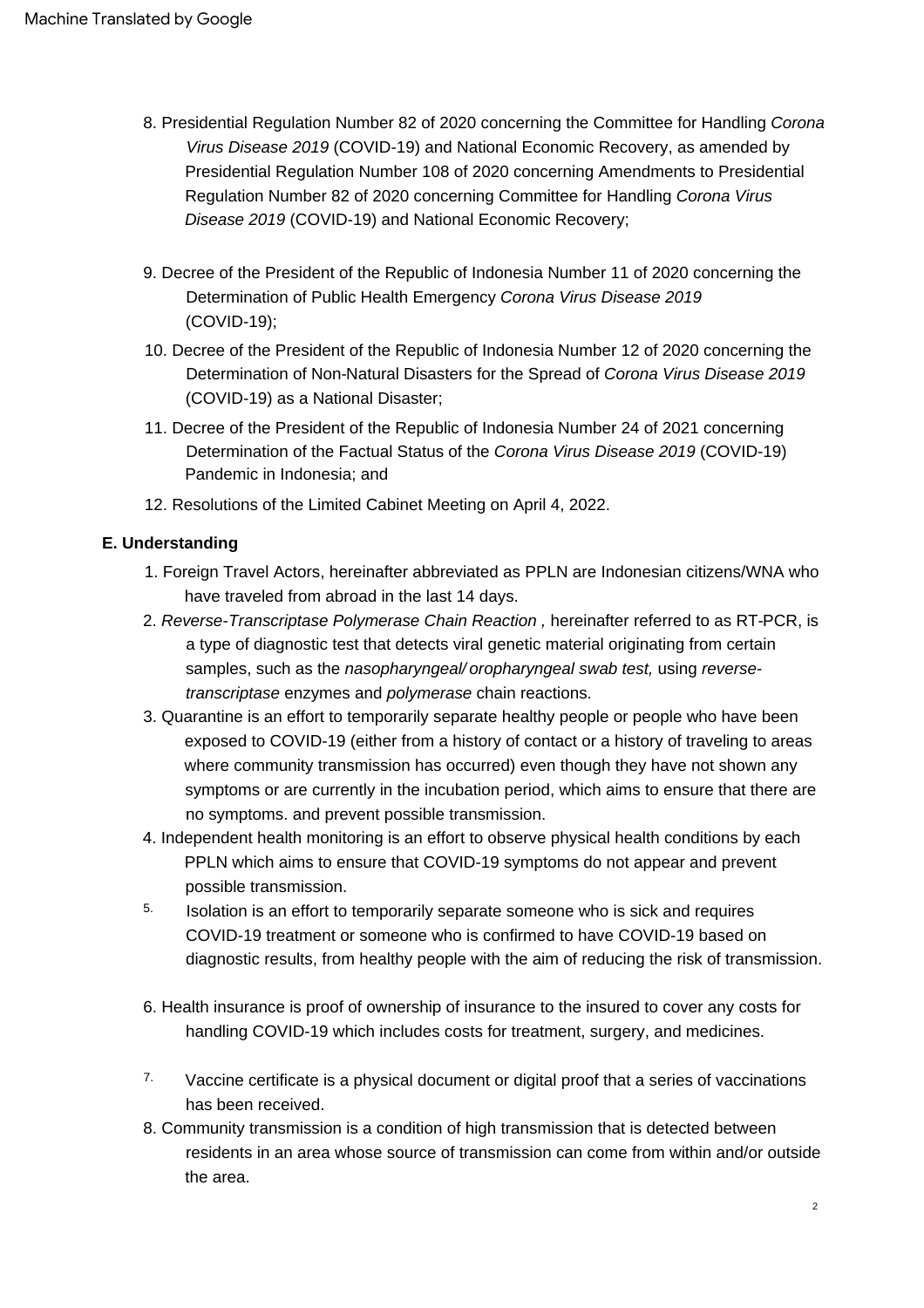- 9. Centralized quarantine is quarantine activity for PPLN concentrated in one place of quarantine accommodation, either in a location owned by the government or a hotel.
- 10. PPLN under 18 years of age and requiring special protection are children who are in an emergency situation; children in conflict with the law; children from minority and isolated groups; economically and/or sexually exploited children; children who are victims of abuse of narcotics, alcohol, psychotropic substances, and other addictive substances; children who are victims of pornography; children with HIV/ AIDS; child victims of abduction, sale, and/or trafficking; child victims of physical and/or psychological violence; child victims of sexual crimes; child victims of terrorist networks; children with disabilities; child victims of abuse and neglect; children with deviant social behavior; and children who are victims of stigmatization from labeling related to their parents' condition.
- 11. Dispensation is the decision of an authorized government official as a form of approval on the application of Citizens which is an exception to a prohibition or order in accordance with the provisions of legislation.
- 12. S-Gene Target Failure, hereinafter referred to as SGTF, is a type of test using the molecular detection method or Nucleic Acid Amplification Test (NAAT) which is capable of detecting the failure of detection of the S gene when other genes are detected as screening markers for variants that have mutation rates spike (S) high like SARS-Cov-2 variant B.1.1.529.
- 13. A positive confirmed case of COVID-19 without symptoms is someone who is confirmed positive for COVID-19 and has no clinical symptoms.
- 14. A positive confirmed case of COVID-19 with mild symptoms is a person who is confirmed positive for COVID-19 with symptoms such as fever, cough, fatigue, anorexia, shortness of breath, myalgia, and other non-specific symptoms, without evidence of viral pneumonia or without hypoxia.
- 15. A positive confirmed case of COVID-19 with moderate symptoms is someone who is confirmed positive for COVID-19 with clinical signs of pneumonia such as fever, cough, shortness of breath, and rapid breathing without signs of severe pneumonia such as oxygen saturation below 93% in room air.
- 16. A positive confirmed case of COVID-19 with severe symptoms is a person who is confirmed positive for COVID-19 with clinical signs of pneumonia such as fever, cough, shortness of breath, and rapid breathing, accompanied by one of the symptoms, namely respiratory rate above 30 times per minute, distress heavy breathing, or oxygen saturation below 93% of room air.
- 17. Medical evacuation is an act of mobilization with medical emergency standards for people who are confirmed positive for COVID-19 based on RT-PCR examination from an area to a treatment referral hospital or isolation/care place.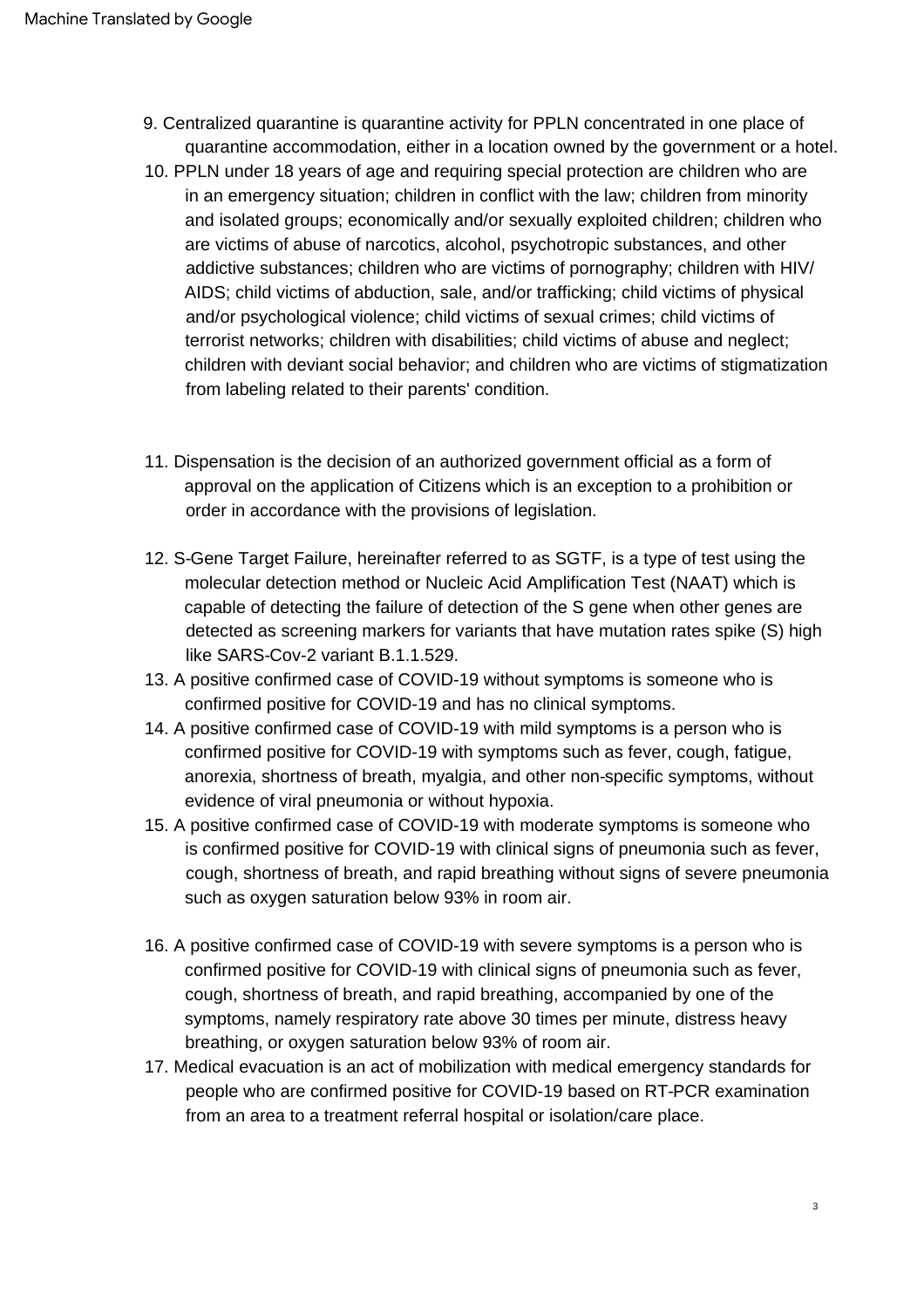## **F. Protocol**

overseas travel as follows: a. Airport: 1. PPLN enters the territory of Indonesia through the entry point

> iii. Ngurah Rai, Bali; iv. Hang Nadim, Riau Islands; v. Raja Haji Fisabilillah, Riau Islands; vi. Sam Ratulangi, North Sulawesi; vii. Zainuddin Abdul Madjid, West Nusa Tenggara; viii. Kualanamu, North Sumatra; i. Soekarno Hatta, Banten; ii. Juanda, East Java; ix. Sultan Hasanuddin, South Sulawesi; and x. Yogyakarta, Special Region of Yogyakarta.

b. Sea port:

i. Tanjung Benoa, Bali; ii.

Batam, Riau Islands; iii.

Tanjung Pinang, Riau Islands; iv. Bintan,

Riau Islands; v. Nunukan, North

Kalimantan; vi. porch of Balai Karimun,

Riau Islands; and vii. Dumai, Riau. c. Cross Country Post:

c.

i. Aruk, West Kalimantan;

ii. Entikong, West Kalimantan; and iii.

Motaain, East Nusa Tenggara.

- strict health regulations as determined by the Government. 2. PPLNs are allowed to enter Indonesia while still following the protocol
- 3. PPLN foreigners can enter the territory of Indonesia with the following criteria:
	- following: a. In accordance with the provisions on immigration regulated by the ministry that administers government affairs in the fields of law and human rights; b. According to the agreement scheme (bilateral), such as the

## Travel Corridor Arrangement

- (TCA); and/or
- Ministry/Board. c. Get special consideration/permission in writing from
- 4. Terms/requirements for entering the territory of Indonesia through the entry point is as follows: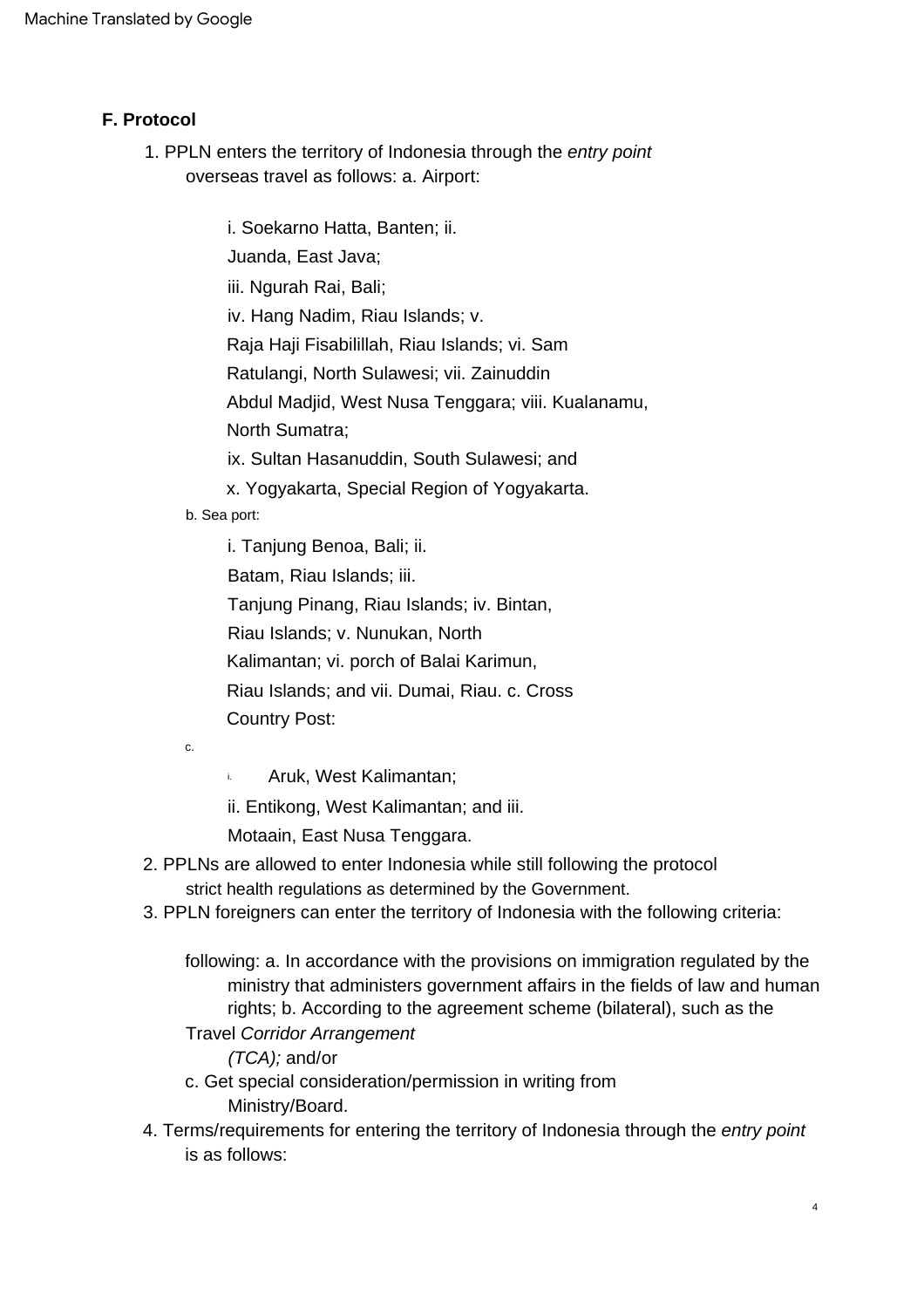- a. comply with the provisions of the health protocol set by Government;
- b. PPLNs are required to use the PeduliLindung application and download the the application before departure;
- c. show the card/certificate (physical or digital) has received the second dose of COVID-19 vaccine at least 14 (fourteen) days before departure as a requirement to enter Indonesia with the following conditions:
	- i. PPLN Indonesian citizens who have not received the vaccine will be vaccinated at the entry point for overseas travel after an RT-PCR examination on arrival with a negative result or at a quarantine place after a second RT-PCR examination with a negative result is carried out;
	- ii. PPLN foreigners who have not received the vaccine will be vaccinated at the entry point for overseas travel after an RT-PCR examination on arrival with a negative result or at a quarantine place after a second RT-PCR examination with a negative result is carried out, with the following conditions:
		- 1) aged 6 17 years;
		- 2) holders of diplomatic residence permits and official residence permits; and/or
		- 3) limited stay permit card (KITAS) and permanent residence permit card (KITAP).
	- iii. PPLN foreigners who are already in Indonesia and will travel, both domestically and internationally, are required to vaccinate through a program or mutual cooperation scheme in accordance with the provisions of the legislation;
	- iv. the card/certificate (physical or digital) has received the second dose of COVID-19 vaccine written in English, in addition to the language of the country of origin.
- d. The obligation to show a COVID-19 vaccination card/certificate (physical or digital) as referred to in letter c is exempted from:
	- i. PPLN foreigners holding diplomatic visas and service visas related to official/ state visits of foreign officials at ministerial level and above and foreigners who enter Indonesia under the Travel Corridor Arrangement scheme, in accordance with the principle of reciprocity while still implementing strict health protocols;
	- ii. PPLN foreigners who have not vaccinated and intend to travel domestically in order to continue their journey with international flights out of Indonesian territory, are allowed not to show their COVID-19 vaccination card/certificate as long as they do not leave the airport area during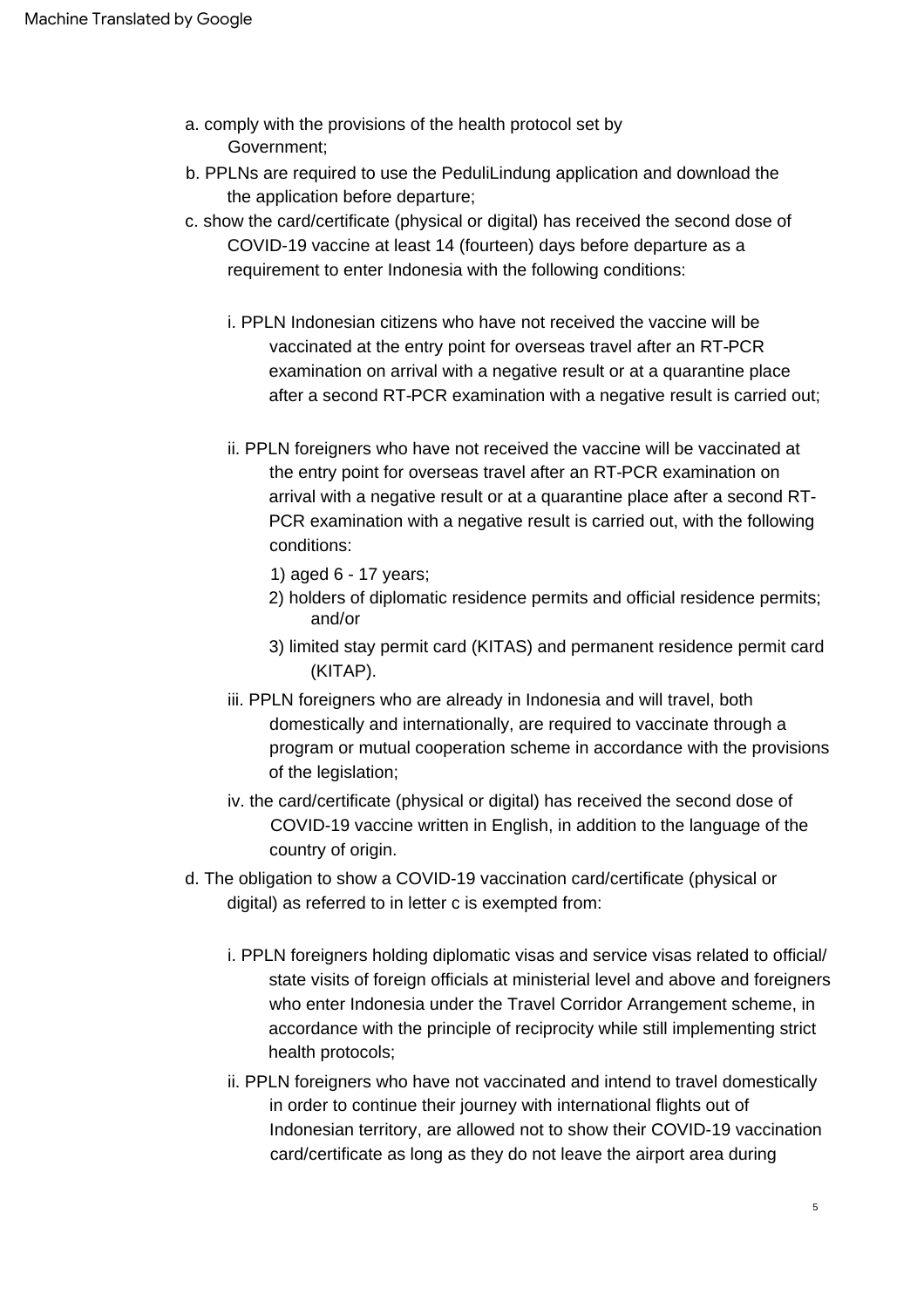transit waiting for an international flight to be followed, with the following requirements:

- 1) Has been permitted by the local Port Health Office (KKP) to travel domestically in order to continue the journey with international flights out of the territory of Indonesia; and
- 2) Shows the schedule of flight tickets outside Indonesia for direct transit from the departure city to the international airport in the territory of Indonesia with the final destination to the destination country.
- iii. PPLN under 18 years old; and
- iv. PPLN with special health conditions or comorbid diseases that cause travellers to be unable to receive vaccines, with the condition that they must attach a doctor's certificate from the Government Hospital of the country of departure stating that the person concerned has not and/or cannot participate in the COVID-19 vaccination.
- e. shows a negative result through the RT-PCR test in the country/region of origin whose samples are taken within a maximum period of 2 x 24 hours before departure and are attached at the time of the health check;
- f. in the event that the PPLN will conduct a centralized quarantine with self-financing, it is obligated to show proof of payment confirmation for the reservation of quarantine accommodation from the accommodation provider while staying in Indonesia;
- g. in the case of a PPLN that has been confirmed positive for COVID-19 a maximum of 30 days before departure and has been declared inactive in transmitting COVID-19, an exception is made from the obligation to show a COVID-19 vaccination card/certificate and a negative RT-PCR result before departure on condition that they must carry out a re-examination RT PCR upon arrival and attaching a doctor's certificate or COVID-19 recovery certificate from the Government Hospital of the country of departure or the ministry that carries out government affairs in the health sector in the country of departure stating that the person concerned is no longer actively transmitting COVID-19;
- h. for PPLN foreigners, attach proof of ownership of health insurance which includes financing for handling COVID-19 and medical evacuation to a referral hospital with a minimum coverage value as determined by the organizer, manager, or local government;
- i. Upon arrival, PPLNs are required to undergo a symptom check related to COVID-19 including checking body temperature and continue with the following conditions: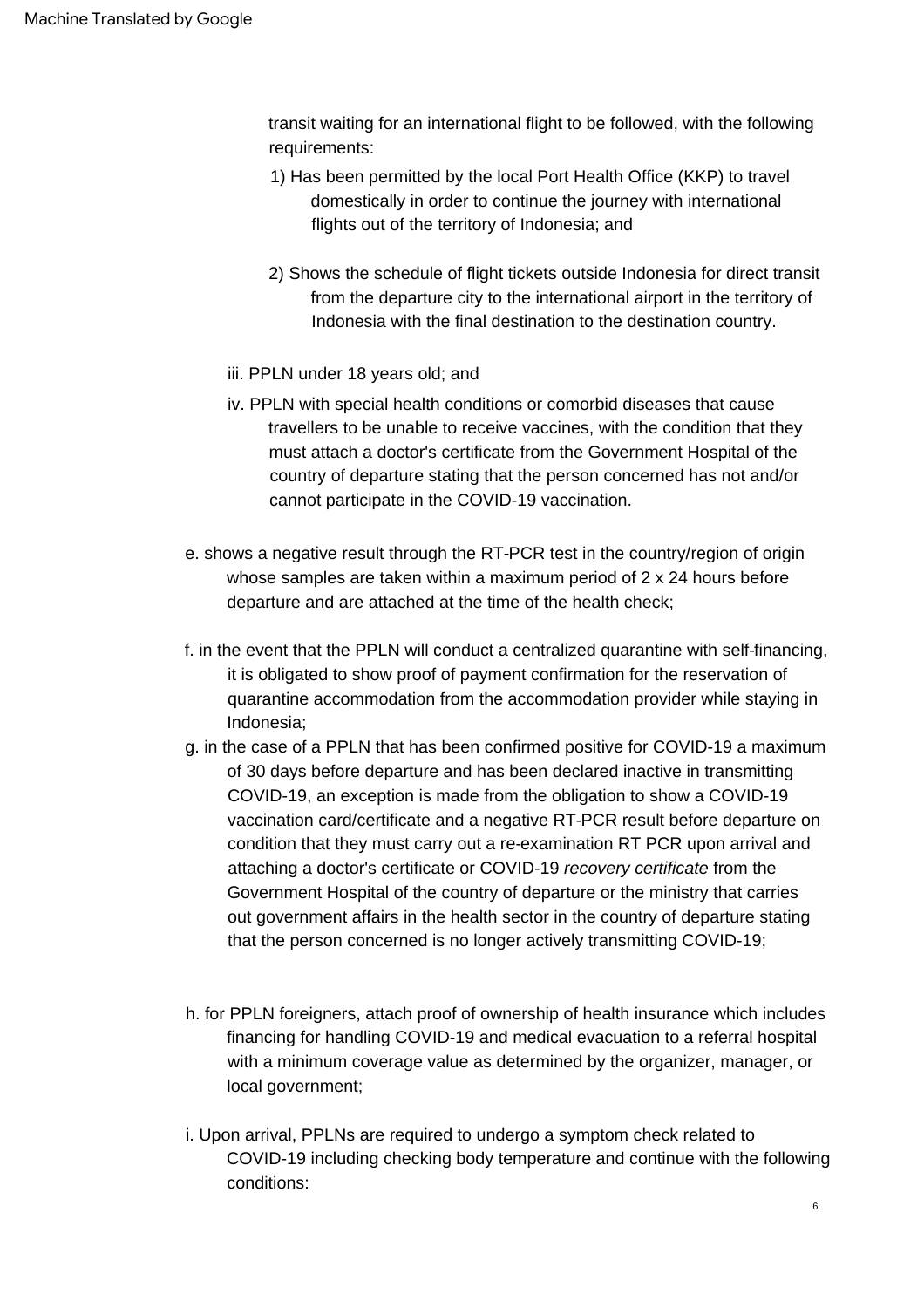- i. in the event that the PPLN is detected to have symptoms related to COVID-19 and/or has a body temperature above 37.5 degrees Celsius, it is obligatory to undergo a RT-PCR re-examination at a cost to be borne by the government for Indonesian citizens and the costs to be borne independently for foreigners; or
- ii. in the event that the PPLN is detected to have no symptoms related to COVID-19 and has a body temperature below 37.5 degrees Celsius, it can continue the journey with the following conditions:
	- 1) for PPLN who have not been able to get vaccinated or have received the first dose of vaccine at least 14 days before departure, are required to quarantine for 5 x 24 hours;
	- 2) for PPLN who have received the second or third dose of vaccine at least 14 days before departure, are allowed to continue the journey;
	- 3) for PPLN under 18 years of age and/or in need of special protection, the quarantine arrangements follow the provisions imposed on their parents or caregivers/travel companions; or
	- 4) For PPLN with special health conditions or comorbid diseases that cause the traveler to have not and/or not be able to take part in the COVID-19 vaccination, they are allowed to continue the trip by being obliged to attach a doctor's certificate from the Government Hospital of the country of departure stating that the person concerned has not and/or or unable to follow the COVID-19 vaccination.
- j. after RT-PCR sampling on arrival as referred to in letter ii, PPLN continues with:
	- i. inspection of immigration documents and customs documents;
	- ii. baggage collection and baggage disinfection;
	- lodging accommodation, or residence; iii. pick up and drop off directly to the hotel, place
	- iv. waiting for the results of the RT-PCR examination in hotel rooms, rooms at lodging accommodations, or places of residence; and
	- v. are not allowed to leave hotel rooms, rooms at lodging accommodations, or residences and are not allowed to interact with other people before the results of the RT-PCR examination show negative results.
- k. in the event that the results of the RT-PCR re-examination upon arrival as referred to in letter ii show negative results, the following provisions shall apply: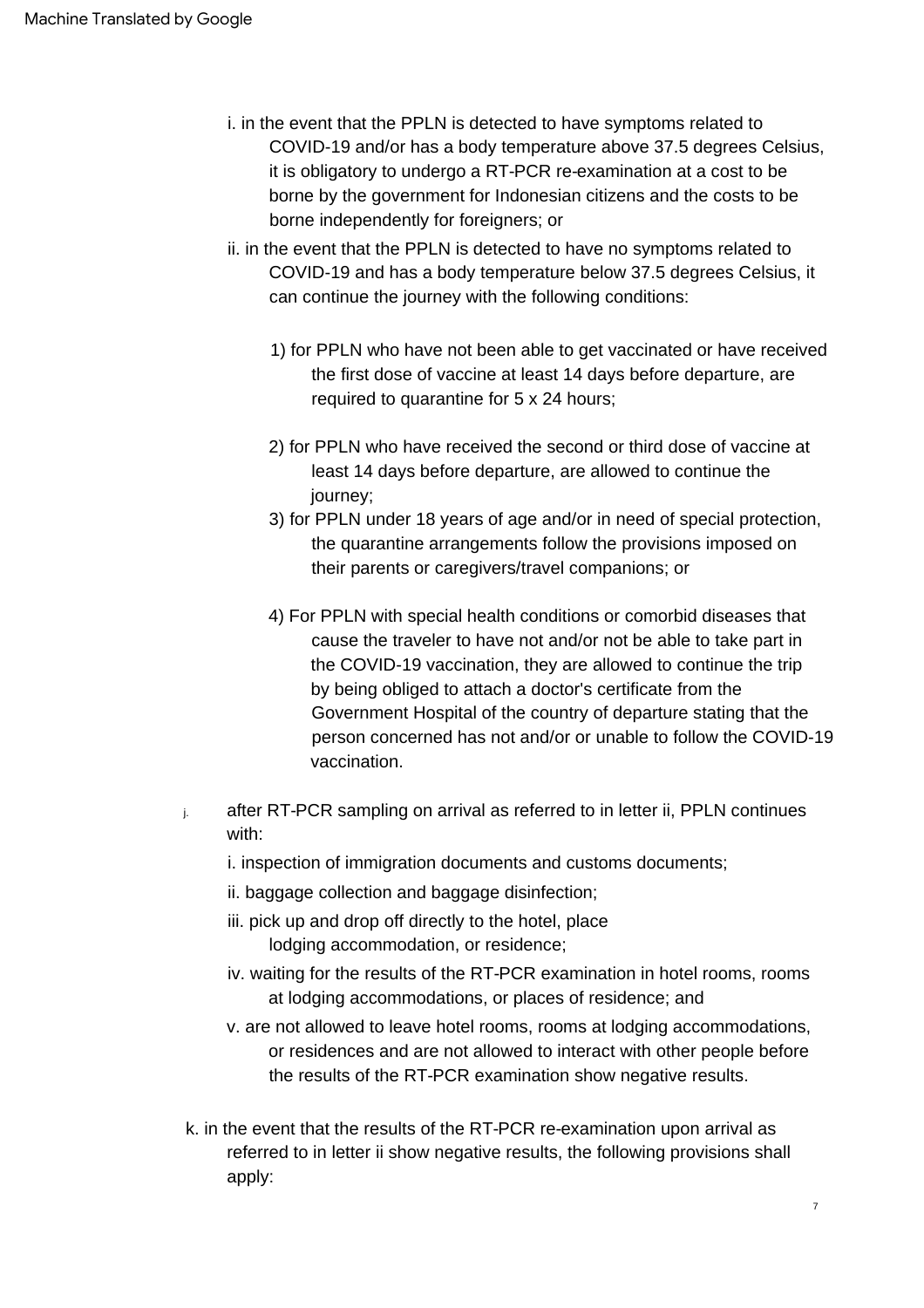- i. for PPLN who have not been able to get vaccinated or have received the first dose of vaccine at least 14 days before departure, are required to quarantine for 5 x 24 hours;
- ii. for PPLN who have received the second or third dose of vaccine at least 14 days before departure, are allowed to continue the journey;
- iii for PPLNs under 18 years of age and/or in need of special protection, the quarantine arrangements shall follow the provisions imposed on their parents or caregivers/travel companions; or
- iv. For PPLNs with special health conditions or comorbid diseases that cause travellers to have not and/or are unable to take part in the COVID-19 vaccination, they are allowed to continue the journey by being obliged to attach a doctor's certificate from the Government Hospital of the country of departure stating that the person concerned has not and/or not can follow the COVID-19 vaccination.
- l. in the event that the PPLN has obtained a negative result on the RT-PCR reexamination upon arrival and is allowed to continue the journey as referred to in letter k.ii. and letter k.iv., it is recommended to carry out independent health monitoring of COVID-19 symptoms for 14 days by implementing health protocols;
- m. in the event that the results of the RT-PCR re-examination upon arrival as referred to in letter ii show a positive result, follow-up will be carried out with the following provisions:
	- if there are no symptoms or experiencing mild symptoms, isolation/ treatment is carried out in isolation hotels or centralized isolation facilities set by the government or self-isolation at residence for isolation/treatment times as recommended by the ministry in charge of government affairs in the health sector; or i.
	- ii. if accompanied by moderate or severe symptoms, and/or with uncontrolled comorbidities, isolation or treatment is carried out at a COVID-19 referral hospital with isolation/treatment time according to the recommendation of the doctor and the recommendation of the ministry in charge of government affairs in the health sector; and
	- iii. All costs for handling COVID-19 and medical evacuation for foreigners are borne independently, while for Indonesian citizens it is borne by the government.
- n. quarantine obligations as referred to in letter i.ii.1) and letter ki is executed with the following conditions: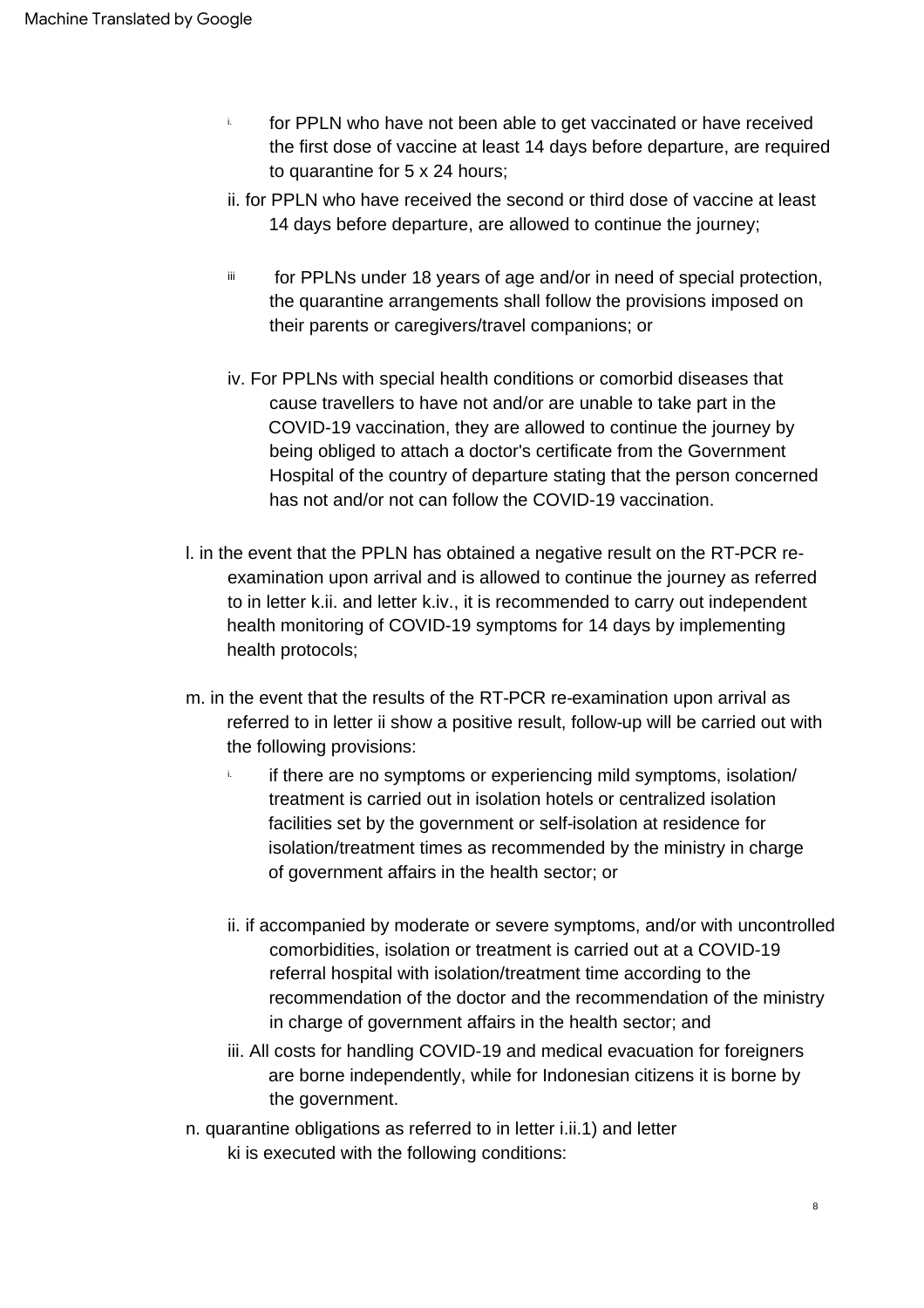- Students who have completed their studies abroad; COVID-19 Handling Task Force on Quarantine Places and RT-PCR Obligations for Indonesian Citizens Perpetrators Government employees returning from overseas official trips; or Representatives of Indonesia in international competitions or festivals undergo centralized quarantine at the expense of the government in accordance with the Chairman's Decree Overseas Travel; i. for PPLN Indonesian citizens, namely Indonesian Migrant Workers (PMI);
- ii. for PPLN Indonesian citizens outside the criteria as referred to in number i are undergoing quarantine at a centralized quarantine accommodation at their own expense; and
- iii. for PPLN foreigners other than the head of the foreign representative and the family of the head of the foreign representative undergo quarantine in a centralized quarantine accommodation at their own expense.
- o. for PPLN who have not been able to get vaccinated or have received the first dose of vaccine and are quarantined for a duration of 5 x 24 hours, they are obliged to do a second RT-PCR test on the 4th day of quarantine;
- p. in the event that the second RT-PCR test as referred to in letter o shows a negative result, Indonesian citizens/WNA PPLN are allowed to continue the journey and are recommended to carry out independent health monitoring of COVID-19 symptoms for 14 days and apply health protocols;
- q. in the event that the RT-PCR retest as referred to in letter o shows a positive result, follow-up will be carried out with the following provisions:
	- if there are no symptoms or experiencing mild symptoms, isolation/ treatment is carried out in isolation hotels or centralized isolation facilities set by the government or self-isolation at residence for isolation/treatment times as recommended by the ministry in charge of government affairs in the health sector; or i.
	- ii. if accompanied by moderate or severe symptoms, and/or with uncontrolled comorbidities, isolation or treatment is carried out at a COVID-19 referral hospital with isolation/treatment time according to the recommendation of the doctor and the recommendation of the ministry in charge of government affairs in the health sector; and
	- iii. All costs for handling COVID-19 and medical evacuation of isolation/treatment for foreigners are borne independently, while for Indonesian citizens it is borne by the government.
- r. in the event that the PPLN foreigner is unable to finance the quarantine and/or treatment at the Hospital as referred to in letter m,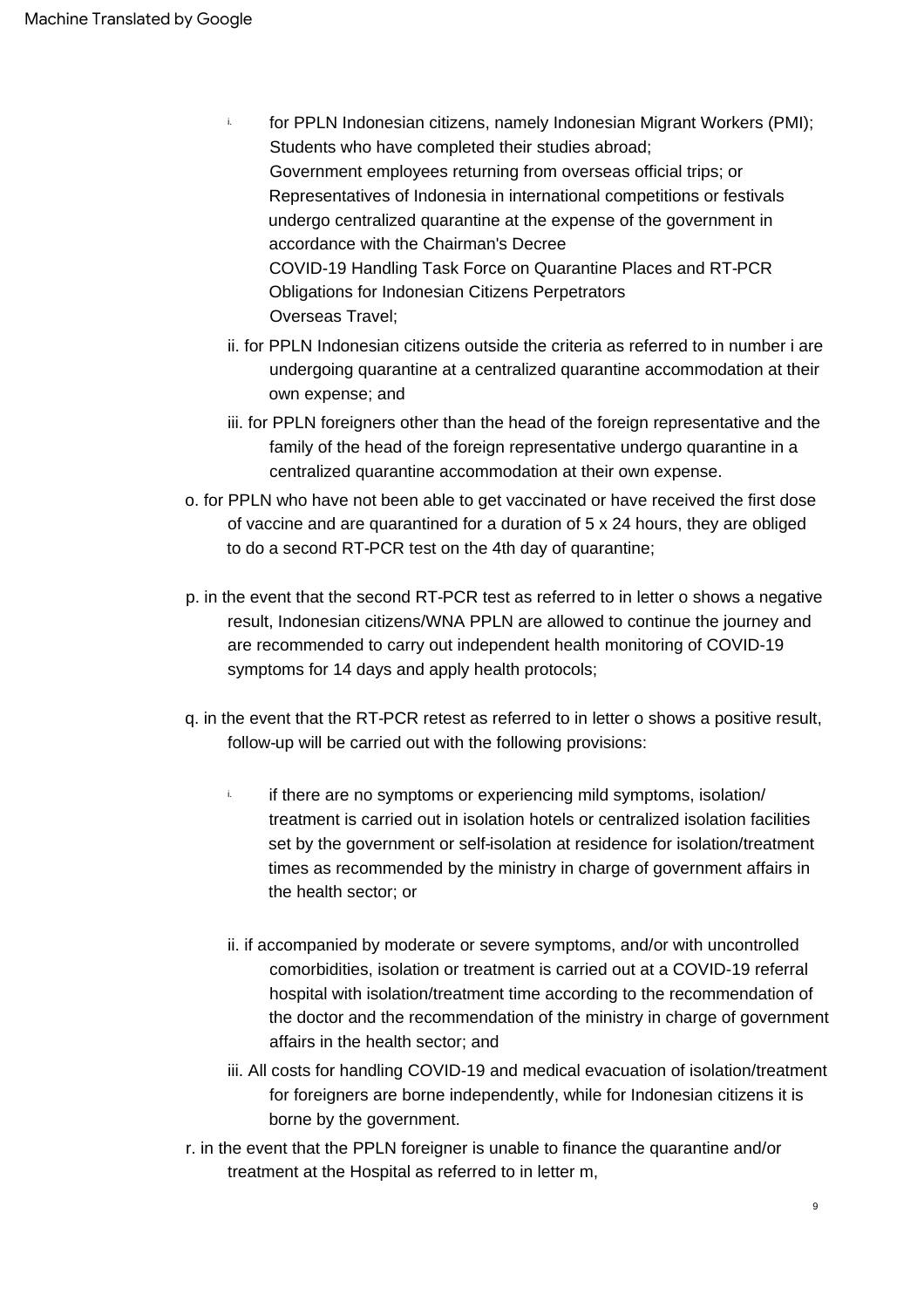letter Sponsor, the letter qntilien the **part**y The Ministry/Agency/BUMN that provides consideration for the entry permit for the foreigner can be asked for the said accountability;

- s. RT-PCR test examination as referred to in letter ii and letter o can be requested for a written comparison by filling out the form provided by the KKP or the Ministry in charge of health affairs with the cost of the examination being borne by PPLN;
- t. the implementation of the RT-PCR comparison test as referred to in letter s is carried out simultaneously or simultaneously by the KKP in 2 (two) laboratories for the purpose of SGTF comparison examination and comparative examination of RT-PCR results, namely at: Health Research and Development Agency (Balitbangkes), Home Cipto Mangunkusumo Central General Hospital (RSCM), Gatot Soebroto Army Central Hospital (RSPAD), Bhayangkara Raden Said Sukanto Hospital (Polri Hospital) or other government laboratories (Environmental Health Engineering Center, Regional Health Laboratory, or other government reference laboratories );
- u. KKP International Airports and Seaports facilitate PPLNs who require emergency medical services upon arrival in Indonesia in accordance with the provisions of laws and regulations;
- v. Ministries/Institutions/Local Governments that carry out functions related to PPLN follow up on this Circular by issuing legal instruments that are in line with and do not conflict with the provisions of laws and regulations; and
- w. The legal instrument as referred to in letter v is an inseparable part of this Circular Letter.
- 5. Quarantine accommodation as referred to in number 4.n.ii. and the number 4.n.iii. must obtain a recommendation from the COVID-19 Task Force that has met the terms and conditions of the Indonesian Hotel and Restaurant Association for cleanliness, health, safety, and environmental sustainability - (CHSE) or The ministry in charge of health affairs for the Jakarta and surrounding areas or the provincial office in charge of health affairs in the regions related to the certification of the COVID-19 health protocol.
- 6. Dispensation in the form of exemption from quarantine obligations can be given to Indonesian citizens of PPLN who have not received the second dose of vaccine in urgent circumstances (such as: having a life-threatening health condition, a health condition that requires special attention, or grief due to the death of a nuclear family member). procedure for checking symptoms related to COVID-19 including checking body temperature as referred to in number 4.i.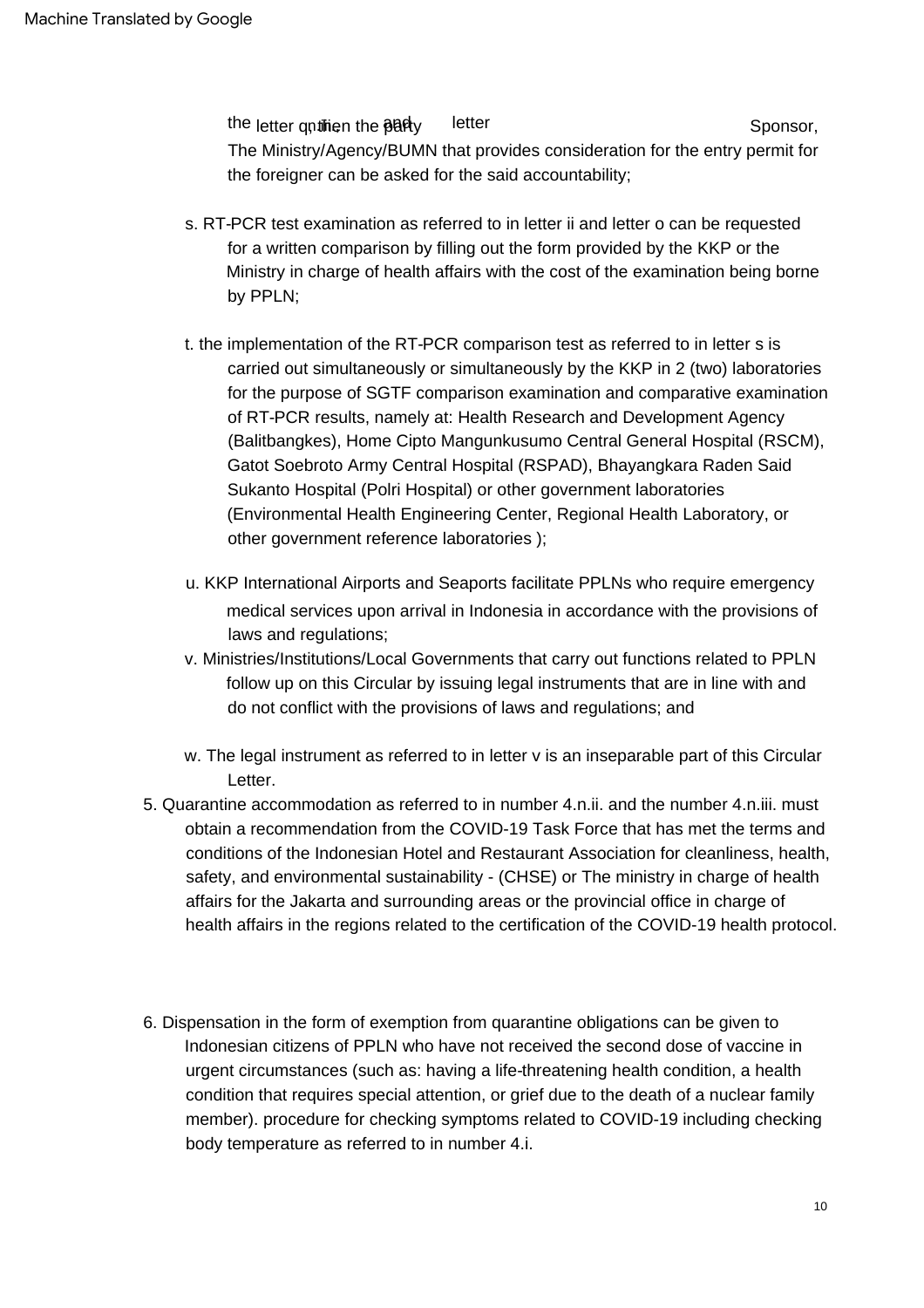- 7. Application for dispensation in the form of exemption from quarantine obligations for Indonesian citizens with urgent circumstances as referred to in number 6 submitted at least 3 (three) days prior to arrival in Indonesia to the National COVID-19 Handling Task Force and can be given selectively, individually, and with a limited quota based on the agreement of the coordination between the COVID-19 Task Force. 19, the Coordinating Ministry for Maritime Affairs and Investment, and the Ministry of Health.
- 8. The strict health protocol as referred to in number 4 must meet the following terms and conditions:
	- nose, mouth and chin; a. Using a 3-ply cloth mask or medical mask that covers
	- b. Change the mask periodically every four hours, and throw away waste masks in the space provided;
	- c. Washing hands regularly using water and soap or hand sanitizer, especially after touching objects touched by other people;
	- d. Keep a minimum distance of 1.5 meters with others and avoid crowd;
	- e. It is not permitted to speak one way or two ways by telephone or in person throughout the trip using public transportation modes of land, rail, sea, river, lake, ferry, and air; and
	- f. It is not allowed to eat and drink during the flight journey for a journey that is less than 2 hours, except for individuals who are obliged to take medicine for treatment which if not done can endanger the safety and health of the person.
- 9. Every transportation mode operator at the entry point for overseas travel is required to use the PeduliLindung application.
- 10. Supervision of quarantine health of cargo ships and crews in accordance with more specific and technical arrangements stipulated by the Ministry of Health through monitoring by the KKP of each entry point for foreign travel.

# **G. Monitoring, Control, and Evaluation**

- 1. The Regional COVID-19 Handling Task Force, which is assisted by the public transportation administration authority, will jointly control people's travel and safe public transportation for COVID-19 by establishing an Integrated Security Post;
- 2. The authorities, managers and operators of public transportation assign supervision during the implementation of public transportation operations;
- 3. Ministries/Agencies, TNI, POLRI and Regional Governments have the right to stop and/or prohibit people's travel on the basis of this Circular which is in harmony with and does not conflict with the provisions of laws and regulations;